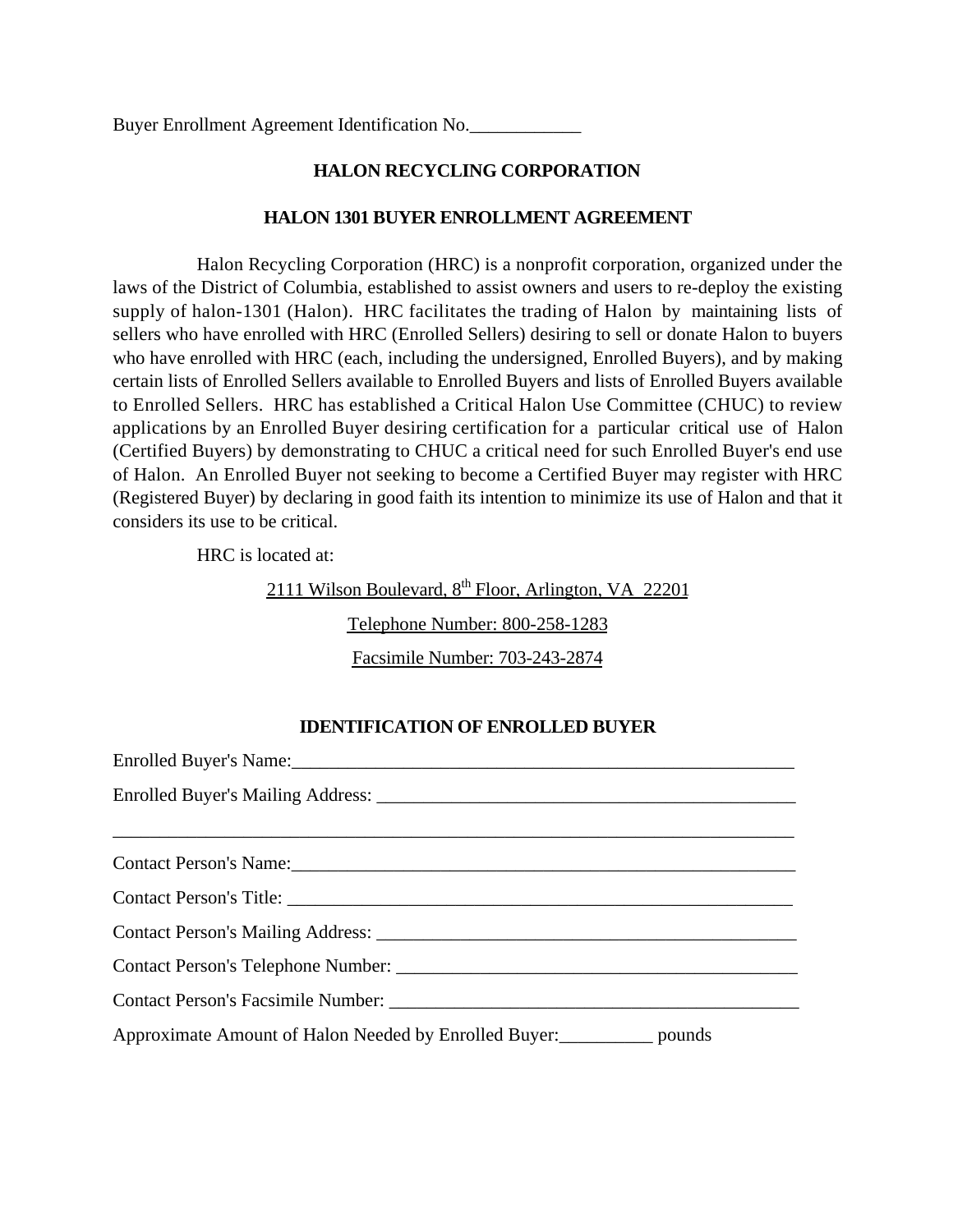- $\Box$  Check here if need is continuous and ongoing.
- $\Box$  Check here if interested in receiving Halon free of charge only.
- $\Box$  Check here if interested in purchasing Halon.
- $\Box$  Check here if seeking to be qualified as a Certified Buyer.
- $\Box$  Check here if applying to be a Registered Buyer.

#### **ARTICLE I**

## **HRC'S PROGRAM**

**1.1. Lists of Enrolled Sellers.** HRC maintains a list of Enrolled Sellers desiring to make Halon available only to Certified Buyers and a list of Enrolled Sellers desiring to make Halon available to both Certified Buyers and Registered Buyers. A separate application must be submitted for each contemplated use, which will be reviewed by CHUC separately, on a case by case basis. Upon execution of this agreement and a favorable determination by CHUC of a Certified Buyer's status with respect to one or more uses, HRC shall provide such Certified Buyer with the current listing of all Enrolled Sellers, which shall include the names, addresses, telephone numbers, and facsimile numbers of such Enrolled Sellers who are willing to make Halon available to both Certified Buyers and Registered Buyers. If an Enrolled Buyer is a Registered Buyer only, upon execution of this agreement and submission of a critical use checklist, HRC shall provide such Registered Buyer with the current listing of all Enrolled Sellers to provide Halon to Registered Buyers. HRC updates these lists on a periodic basis, and will provide the appropriate updated listing to Enrolled Buyers when available.

**1.2. Lists of Enrolled Buyers.** HRC will include Enrolled Buyer's name, address, contact person, telephone number, and facsimile number on the lists of Enrolled Buyers given to Enrolled Sellers. HRC updates this listing and provides it to Enrolled Sellers on a periodic basis.

**1.3. CHUC Review of Enrolled Buyers Requesting Certification.** Whether an Enrolled Buyer is entitled to certification as a Certified Buyer shall be determined in good faith by CHUC based on the applicant's submissions and on the criteria set forth in Appendix \_\_\_\_\_ hereto. If an Enrolled Buyer disagrees with the decision of CHUC, such Enrolled Buyer's exclusive remedy shall be an appeal of such decision in accordance with CHUC's procedures.

## **ARTICLE II**

## **ENROLLED BUYER'S COVENANTS**

**2.1. No Preference Towards Enrolled Sellers.** Enrolled Buyer shall be free to purchase or acquire Halon from any source or through any facility. Enrolled Buyer is not required to use HRC's facilities or to purchase or acquire exclusively from Enrolled Sellers.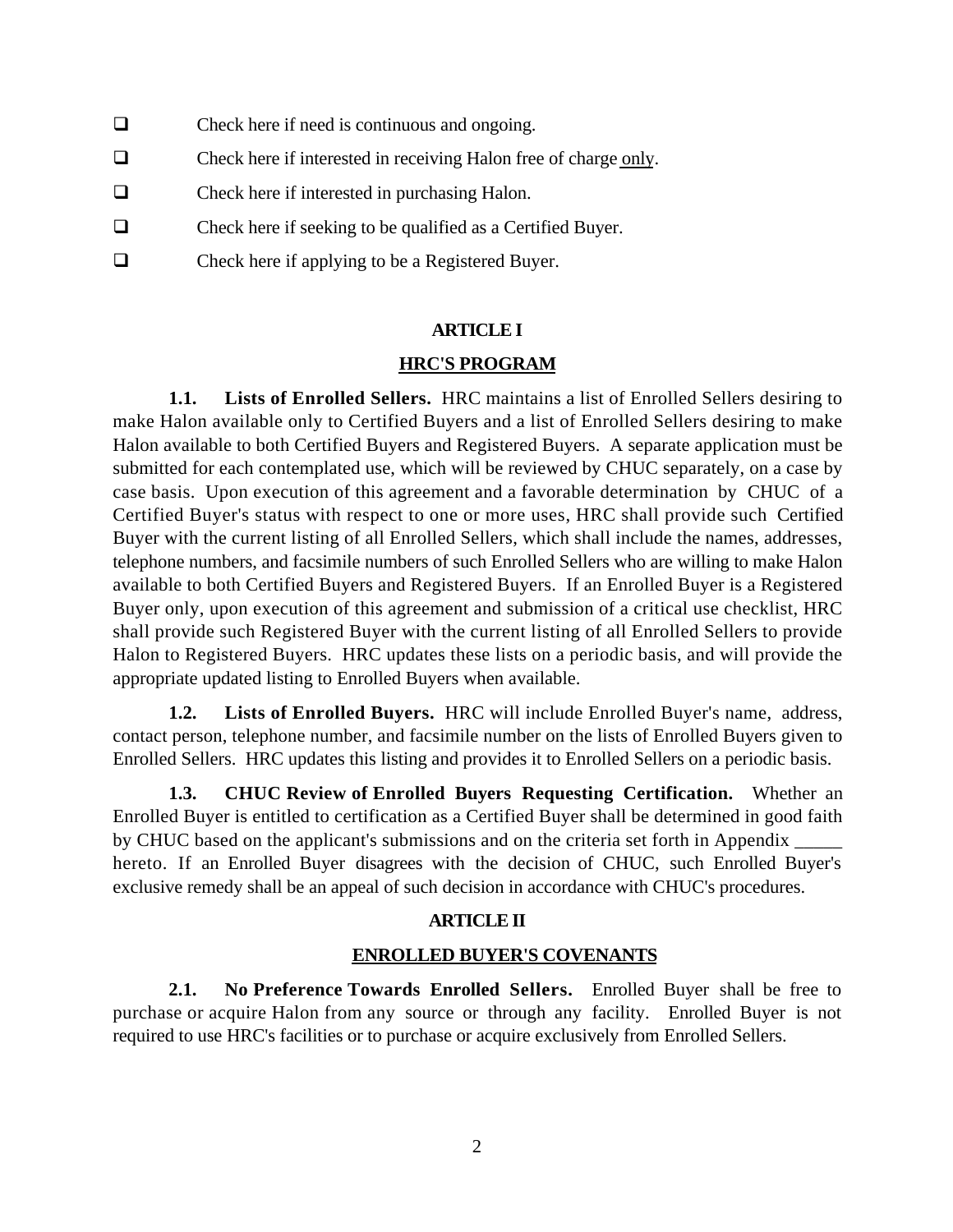**2.2. Application and Appeal Process.** Enrolled Buyer has submitted or agrees to submit in a timely fashion HRC's application form, HRC's critical use checklist, and any other information required by HRC. An Enrolled Buyer seeking to qualify as a Certified Buyer agrees to be bound by CHUC's decision concerning whether or not such Enrolled Buyer shall be classified as a Certified Buyer, subject only the standard HRC appeals process. If an Enrolled Buyer is not classified as a Certified Buyer, Enrolled Buyer may request to be enrolled as a Registered Buyer. If Enrolled Buyer desires to appeal a negative certification decision by CHUC, Enrolled Buyer may do so by sending a written notice of appeal by certified mail to the executive director of HRC not later than (10) days after receipt of CHUC's decision. The notice of appeal shall state the grounds for appeal and may include any other relevant documentation or information. The notice of appeal must be accompanied by a required appeal fee of \$1000. Enrolled Buyer agrees to be bound by CHUC's final decision on appeal.

**2.3. Payment of Application Fee.** Enrolled Buyer has paid or will pay upon submission of Enrolled Buyer's application or applications, as the case may be, (i) a one-time application fee of \$500 for each application, if Enrolled Buyer seeks to be enrolled as a Certified Buyer or (ii) a one-time application fee of \$200 if Enrolled Buyer desires to be enrolled as a Registered Buyer. If Enrolled buyer seeks "certified" status for a particular use but CHUC issues a negative certification decision, Enrolled Buyer will receive no refund of the \$500 application fee. If at any time this agreement is terminated as set forth herein, and subsequently Enrolled Buyer desires to re-enroll with HRC, a new application fee shall be required to be paid.

**2.4. Payment of Brokerage Fee.** Upon any purchase or transfer of Halon from an Enrolled Seller, Enrolled Buyer agrees to pay HRC's standard brokerage fee in effect at the time of such purchase or transfer. The current HRC standard brokerage fee is \$1 per pound of Halon and will be set annually by the board of directors of HRC.

**2.5. Reporting of Completed Transactions.** For purposes of collecting the brokerage fee referenced in Section 2.4, Enrolled Buyer agrees to report all transactions with any Enrolled Seller to HRC within ten (10) days after the sale or transfer of any Halon from an Enrolled Seller. Enrolled Buyer's report must identify the names and addresses of the Enrolled Seller and Enrolled Buyer, the date of the transaction, the number of pounds of Halon purchased, the number of pounds of Halon transferred free of charge, and the Seller Enrollment Agreement Identification Number applicable to the transferred Halon. HRC will send an invoice to Enrolled Buyer for HRC's brokerage fee, and Enrolled Buyer shall pay such invoice within thirty (30) days of the date of the invoice.

**2.6. Change in Uses.** A Certified Buyer may purchase or acquire Halon from an Enrolled Seller only for the Halon use or uses described by Certified Buyer in Certified Buyer's application or applications. If Certified Buyer's use changes, Certified Buyer must advice HRC immediately of the change in use and, if appropriate, submit a new application. Certified Buyer's enrollment will be terminated unless Certified Buyer is using Halon in accordance with one or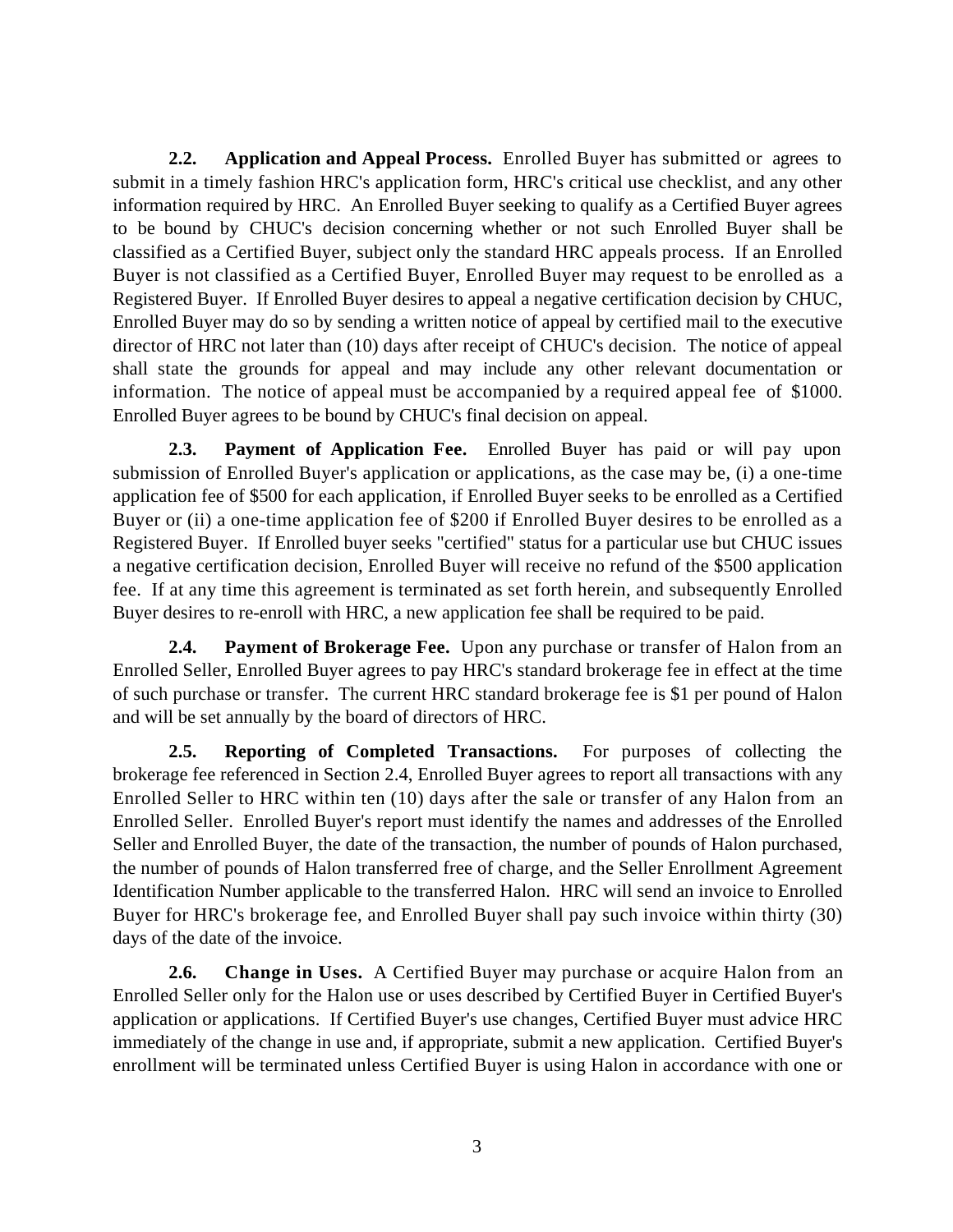more applications which have been approved by CHUC. Certified Buyer must submit a new application (including a new application fee) for each new use.

# **ARTICLE III**

# **OTHER PROVISIONS**

**3.1. Term.** This Agreement remains in effect until terminated by either party by giving ten (10) days' advance written notice to the other. If at any time HRC has reasonable grounds to believe that Enrolled Buyer has made a substantial misrepresentation in its application(s) or has changed its use from that set forth in its application(s), HRC may terminate this agreement immediately. Notwithstanding termination of this agreement, any acquisition of Halon by Enrolled Buyer from an Enrolled Seller as a result of HRC's listing services shall entitle HRC to receive its standard brokerage fee. With respect to any such acquisition, Enrolled Buyer shall comply with the reporting obligations set forth herein so that HRC may invoice and collect the brokerage fee.

**3.2. Transfer of Title.** Upon completion of any transaction with an Enrolled Seller, Enrolled Buyer becomes the sole owner of the Halon and shall be solely responsible for disposal or recycling of such Halon upon completion of Enrolled Buyer's use.

**3.3. Confidentiality and Nondisclosure.** Enrolled Buyer agrees to treat all Confidential Information in a secret and confidential manner, and shall safeguard and not disclose, divulge or reveal Confidential Information to any person or entity, without the specific written authorization of HRC. This confidentiality and nondisclosure provision shall survive termination of this agreement. For purposes of this agreement, "Confidential Information" means all confidential and proprietary information concerning the business of HRC, including, but not limited to, all HRC lists of Enrolled Sellers and any and all "point of origin" documentation showing the chain of custody of Halon from the country of manufacture to an Enrolled Seller.

**3.4. Scope of HRC's Obligations.** HRC's only responsibility to Enrolled Buyer is to facilitate the trading of Halon by maintaining and delivering the listings of Enrolled Sellers and Enrolled Buyers as provided herein. HRC shall not be required to make any independent investigation whatsoever in connection with the enrollment of Registered Sellers and makes no representations or warranties of any kind, express or implied, as to the origin, quality, specifications, merchantability or fitness for any intended use of any Halon which may be purchased or otherwise acquired from them. HRC is not, directly or indirectly, an agent of either Enrolled Buyer or Enrolled Seller. HRC shall not be required to assist or otherwise take part in the negotiation or performance of any transaction between Enrolled Buyer and any Enrolled Seller. Except that HRC represents and warrants that CHUC shall act in good faith in determining whether a particular Enrolled Buyer may qualify as a Certified Buyer, HRC makes no other representations or warranties with respect to CHUC's decision-making process and shall have no responsibility to Enrolled Buyer for CHUC's decision.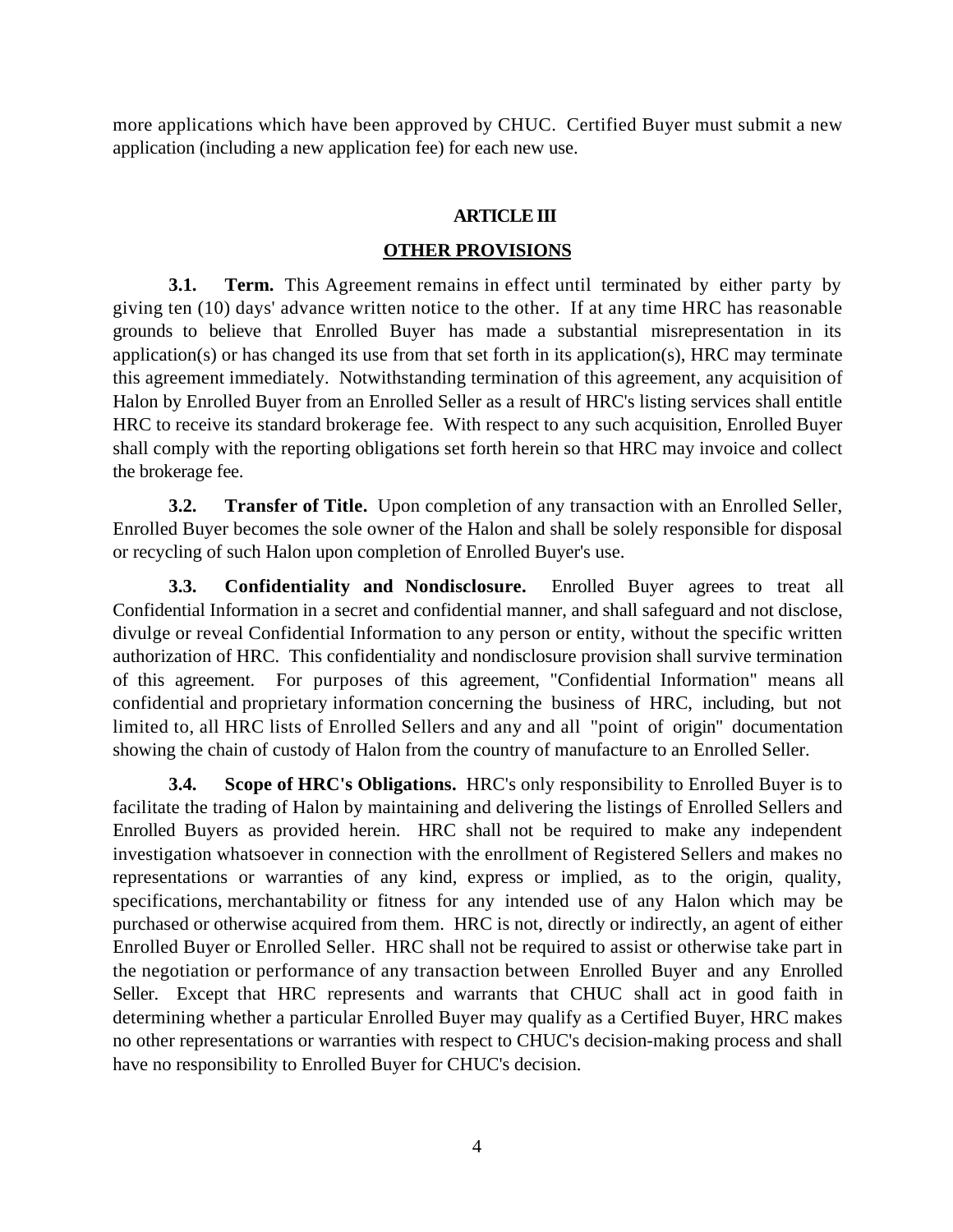**3.5. Limitation of Liability and Indemnification.** HRC shall have no liability to Enrolled Buyer for any liabilities, losses, costs, expenses, damages, actions, or claims, including costs and attorneys' fees incurred in defense thereof, arising directly or indirectly, out of this agreement, any dealings between Enrolled Buyer and Enrolled Seller, or by reason of Enrolled Buyer's participation in HRC's program. Enrolled Buyer shall indemnify and hold harmless HRC from any liabilities, losses, costs, expenses, damages, actions, or claims, including costs and attorneys' fees incurred in defense thereof, arising out of, any dealings between Enrolled Buyer and any Enrolled Seller, or by reason of Enrolled Buyer's use or disposal of Halon.

**3.6. Successors and Assigns.** This agreement shall be binding on all successors and assigns of the parties. Enrolled Buyer agrees to notify HRC of any new addresses or other pertinent information pertaining to Enrolled Buyer.

**3.7. Arbitration.** Any controversy or claim for damages or monetary relief arising out of or relating to this agreement or the termination thereof shall be determined by binding arbitration in accordance with the Commercial Arbitration Rules of the American Arbitration Association (the "Rules") and in accordance with the following agreement:

- (a) The number of arbitrators shall be one unless both parties agree, when arbitration is initiated, that a tribunal of three arbitrators is appropriate because of the size, complexity or other circumstances of the case;
- (b) The place of arbitration shall be Washington, D.C.;
- (c) In addition to any provisions of the Rules allowing the arbitrator(s) to issue orders for interim relief, any party may seek equitable or injunctive relief from a court of competent jurisdiction in the District of Columbia, and the exercise of this right shall not be deemed incompatible or as a waiver of this agreement to arbitrate; and
- (d) The parties agree to submit to the jurisdiction of the courts in the District of Columbia, including the federal courts.

**3.8. Governing Law.** This agreement shall be governed by the laws of the District of Columbia, without reference to its principles of conflicts of laws.

**3.9. Enumerations and Headings.** The enumerations and headings contained in this agreement are for convenience of reference only and are not intended to have any substantive significance in interpreting this agreement.

**3.10. Entire Agreement; Amendments.** This agreement replaces and supersedes all prior agreements or other understandings relating to the subject matter hereof. No alteration, modification, amendment, or other change in this agreement shall be binding on the parties unless made in writing and approved and executed by each party.